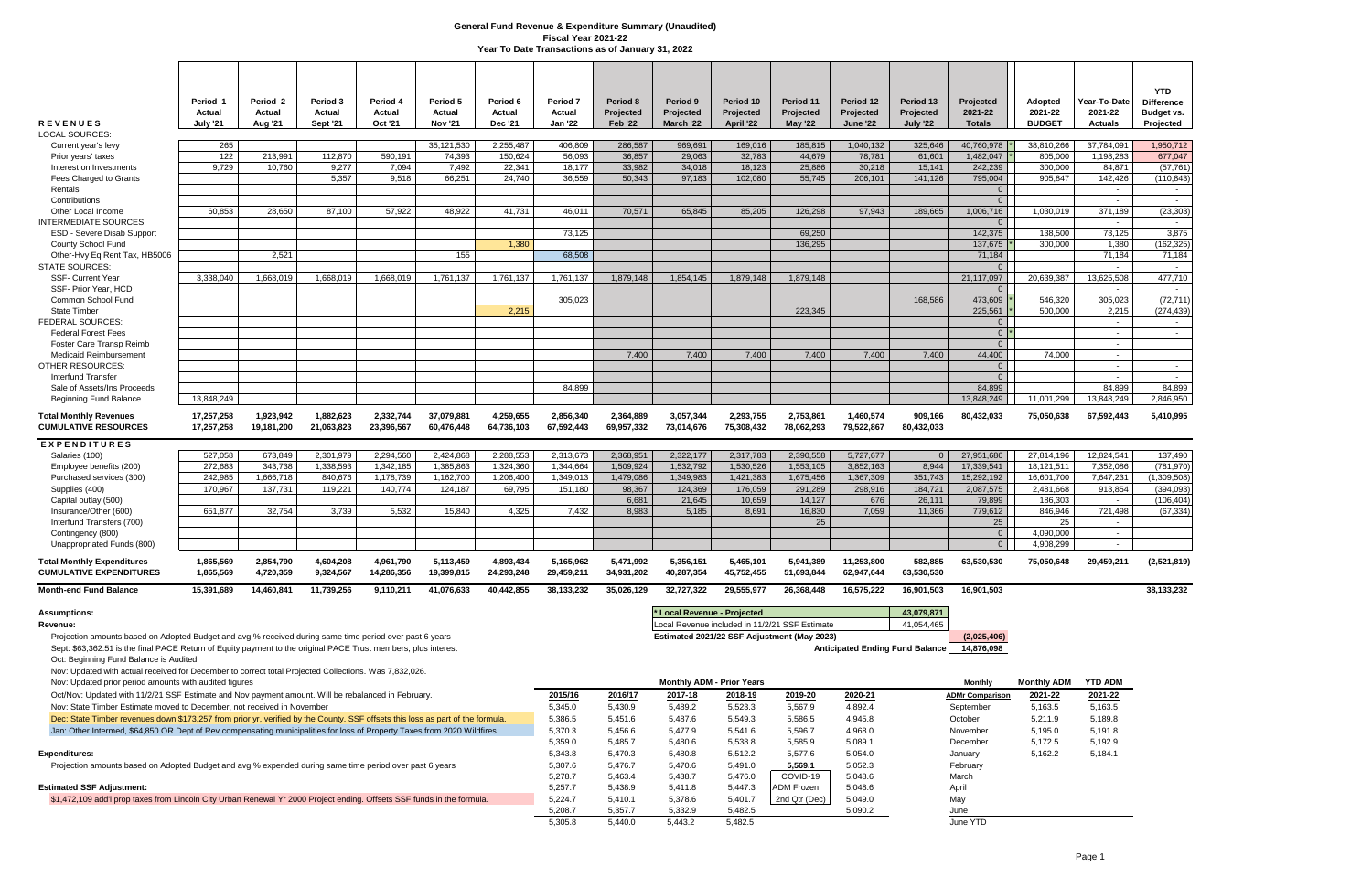## **Lincoln County School District Monthly Comparison - Projected to Actual January 2022**

|                                        |           |               | <b>Actual</b>                 |                              |
|----------------------------------------|-----------|---------------|-------------------------------|------------------------------|
|                                        |           |               | <b>Compared to</b>            |                              |
| <b>REVENUES</b>                        | Projected | <b>Actual</b> | Projected                     | <b>Comments</b>              |
| <b>LOCAL SOURCES:</b>                  |           |               |                               |                              |
| Current year's levy                    | 521,307   | 406,809       | $(114, 498)$ *                |                              |
| Prior years' taxes                     | 33,920    | 56,093        | 22,172                        |                              |
| Interest on Investments                | 41,222    | 18,177        | (23, 044)                     | Rates Lower than Budgeted    |
| Fees Charged to Grants                 | 92,296    | 36,559        | (55, 737)                     | Timing of expenses, entries  |
| Rentals                                |           |               |                               |                              |
| Contributions                          |           |               |                               |                              |
| Other Local Income                     | 88,182    | 46,011        | (42, 172)                     |                              |
| <b>INTERMEDIATE SOURCES:</b>           |           |               |                               |                              |
| <b>ESD - Severe Disability Support</b> |           | 73,125        | 73,125                        | Expected in Dec              |
| County School Fund                     |           |               | $\ast$                        |                              |
| Other-Hvy Eq Rent Tax, HB5006          |           | 68,508        | 68,508                        | \$64,850 ODR, HB5006 for     |
| <b>STATE SOURCES:</b>                  |           |               |                               | Municip Wildfire tax losses  |
| <b>SSF- Current Year</b>               | 1,761,137 | 1,761,137     | *<br>$\overline{\phantom{a}}$ |                              |
| <b>SSF-Prior Year</b>                  |           |               | $\ast$                        |                              |
| Common School Fund                     | 377,733   | 305,023       | (72, 711)                     | State Timber Receipts Down   |
| <b>State Timber</b>                    |           |               | *                             |                              |
| <b>FEDERAL SOURCES:</b>                |           |               |                               |                              |
| <b>Federal Forest Fees</b>             |           |               | *                             |                              |
| Foster Care Transport Reimb            |           |               |                               |                              |
| <b>Medicaid Reimbursement</b>          | 7,400     |               | (7, 400)                      | <b>No Services</b>           |
| <b>OTHER RESOURCES:</b>                |           |               |                               |                              |
| <b>Interfund Transfer</b>              |           |               |                               |                              |
| Sale of Assets/Ins Proceeds            |           | 84,899        | 84,899                        | Ins Reimb - Chromebook Theft |
| <b>Beginning Fund Balance</b>          |           |               |                               |                              |
|                                        |           |               |                               |                              |
| <b>Total Monthly Revenue</b>           | 2,923,198 | 2,856,340     | (66, 858)                     |                              |
| <b>EXPENDITURES</b>                    |           |               |                               |                              |
|                                        |           |               |                               |                              |
| Salaries (100)                         | 2,301,781 | 2,313,673     | 11,892                        |                              |
| Employee benefits (200)                | 1,486,148 | 1,344,664     | (141, 484)                    |                              |
| Purchased services (300)               | 1,383,320 | 1,349,013     | (34, 307)                     |                              |
| Supplies (400)                         | 115,416   | 151,180       | 35,765                        |                              |
| Capital outlay (500)                   |           |               |                               |                              |
| Insurance/Other (600)                  | 10,295    | 7,432         | (2,863)                       |                              |
| Interfund Transfers (700)              |           |               |                               |                              |
| Contingency (800)                      |           |               |                               |                              |
| Unappropriated Funds (800)             |           |               |                               |                              |
| <b>Total Monthly Expenditures</b>      | 5,296,960 | 5,165,962     | (130, 997)                    |                              |
|                                        |           |               |                               |                              |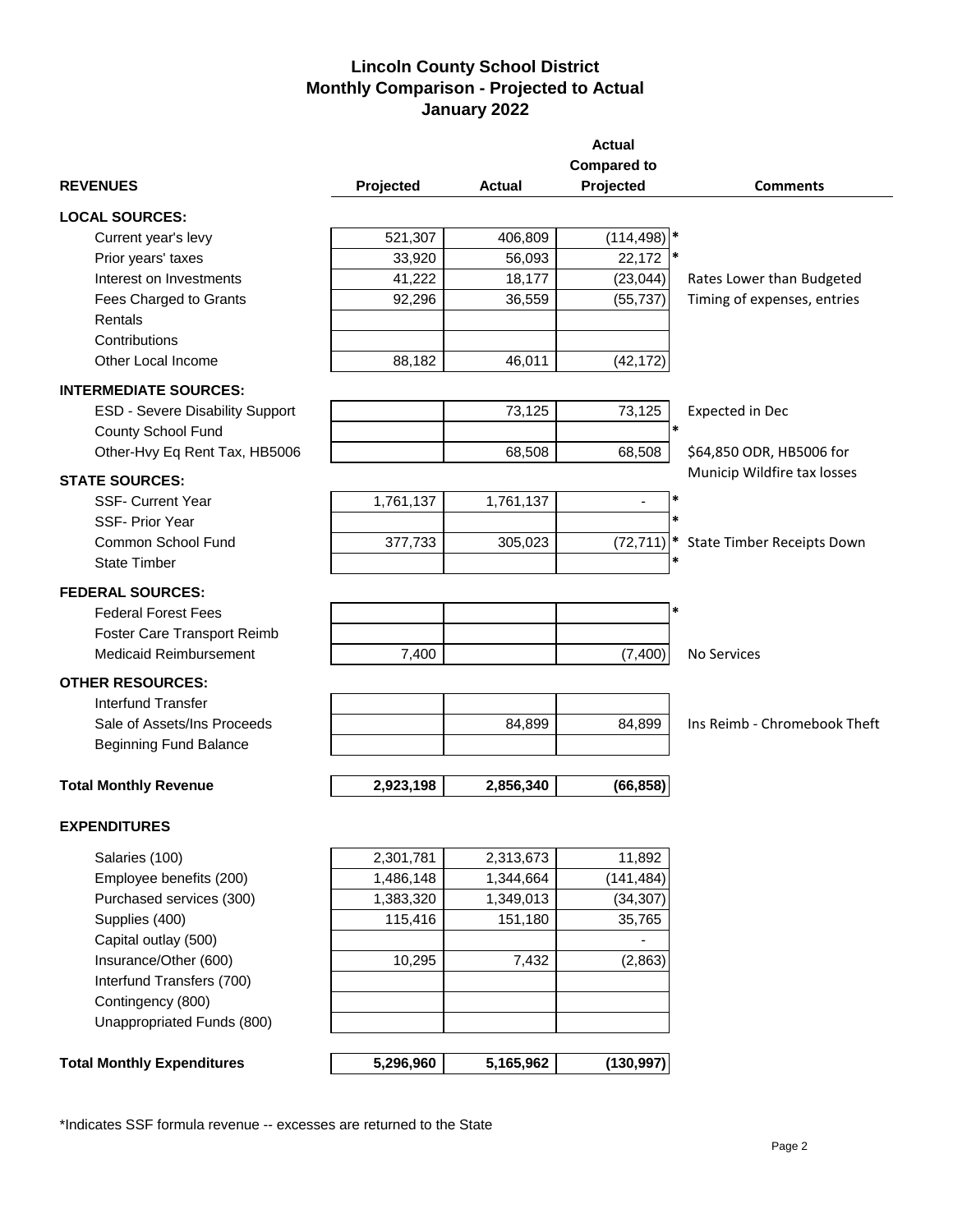## **Lincoln County School District Purchased Services Monthly Comparison January 31, 2022**

|                                      | July       |   | Aug           | Sept                      |   | Oct        |   | <b>Nov</b> | <b>Dec</b> |    | Jan        | Feb    | <b>March</b>   | <b>April</b>   | May | June | <b>YTD Total</b> |
|--------------------------------------|------------|---|---------------|---------------------------|---|------------|---|------------|------------|----|------------|--------|----------------|----------------|-----|------|------------------|
| <b>Professional Instruction Svcs</b> | 598        |   | 30,284        | 20,408                    |   | 86,775     |   | 53,307     | 56,614     | -F | 166,749    |        |                |                |     |      | 414,734          |
| <b>Cleaning Services</b>             | 151,489    |   | 158,246       | 154,868                   |   | 154,868    |   | 154,868    | 154,868    |    | 154,868    |        |                |                |     |      | 1,084,073        |
| Repairs & Maintenance                | 12,587     |   | 29,777        | 32,280                    |   | 14,816     |   | 6,086      | 27,458     |    | 19,333     |        |                |                |     |      | 142,337          |
| Rentals                              | 296        |   | 1,880         | 9,858                     |   |            |   |            |            |    | 436        |        |                |                |     |      | 12,470           |
| <b>Utilities</b>                     | $13,398$ B |   | 95,575        | 71,191                    |   | 102,994    |   | 113,591    | 131,061    |    | 161,095    |        |                |                |     |      | 688,904          |
| Transportation                       |            |   | 122,626       | 127,731                   |   | 348,622    |   | 398,449    | 362,264    |    | 386,955    |        |                |                |     |      | 1,746,646        |
| Travel                               |            |   | 3,531         | 2,523                     |   | 7,030      |   | 4,326      | 8,607      |    | 9,262      |        |                |                |     |      | 35,279           |
| Telephone                            | 4,357      |   | 7,418         | 8,355                     |   | 4,337      |   | 13,207     | 8,554      |    | 8,364      |        |                |                |     |      | 54,590           |
| Postage                              | 4,237      |   | 1,317         | 1,327                     |   | 2,781      |   | 3,276      | 5,261      |    | 2,397      |        |                |                |     |      | 20,596           |
| Advertising                          |            |   | 15            | 895                       |   |            |   |            |            |    | 1,055      |        |                |                |     |      | 1,965            |
| Printing & Binding                   | 5,235      |   | 17,683        | 11,440                    |   | 13,018     |   | 6,351      | 16,382     |    | 14,660     |        |                |                |     |      | 84,769           |
| Data Lines                           |            |   | 89            | 117                       |   | 89         |   | 89         | 89         |    | 460        |        |                |                |     |      | 932              |
| <b>Charter School Payments</b>       |            | С | 1,165,121     | 388,616                   | D | 431,505    |   | 412,642    | 412,642    |    | 412,642    |        |                |                |     |      | 3,223,168        |
| Tuition                              |            |   |               |                           |   |            |   |            |            |    | 2,296      |        |                |                |     |      |                  |
| <b>Audit Services</b>                |            | E | 11.270        |                           |   | 1,200      | E | (11, 270)  | 15,050     |    |            |        |                |                |     |      | 16,250           |
| <b>Legal Services</b>                |            |   | 7,275         | 7,543                     |   | 6,145      |   | 6,157      | 3,623      |    | 1,441      |        |                |                |     |      | 32,183           |
| <b>Architect/Engineer Services</b>   |            |   |               |                           |   |            |   |            |            |    |            |        |                |                |     |      |                  |
| <b>Negotiation/Labor Consulting</b>  |            |   |               |                           |   |            |   |            |            |    |            |        |                |                |     |      |                  |
| Svcs                                 |            |   |               |                           |   |            |   |            |            |    |            |        |                |                |     |      | $\blacksquare$   |
| <b>Management Services</b>           |            |   |               |                           |   |            |   |            |            |    |            |        |                |                |     |      | $\sim$           |
| Data Processing/Tech Svcs            | 500        |   | 3,000         |                           |   | 3,000      |   | 1,500      |            |    | 3,000      |        |                |                |     |      | 11,000           |
| <b>Election Services</b>             |            |   | 37            |                           |   |            |   |            |            |    |            |        |                |                |     |      | $\overline{37}$  |
| <b>Other General Prof Svcs</b>       | 50,288     |   | 11,575        | 3,525                     |   | 1,589      |   | 122        | 3,928      |    | 4,003      |        |                |                |     |      | 75,030           |
| <b>Total Purchased Services</b>      | 242,985    |   | 1,666,718     | 840,676                   |   | 1,178,769  |   | 1,162,700  | 1,206,400  |    | 1,349,013  | $\sim$ | $\blacksquare$ | $\blacksquare$ |     |      | 7,644,965        |
|                                      |            |   |               |                           |   |            |   |            |            |    |            |        |                |                |     |      |                  |
| <b>For Reference Only:</b>           |            |   |               |                           |   |            |   |            |            |    |            |        |                |                |     |      |                  |
| Less Transportation                  |            |   |               | $(122, 626)$ $(127, 731)$ |   | (348, 622) |   | (398, 449) | (362, 264) |    | (386, 955) |        |                |                |     |      |                  |
| Less Charter School                  |            |   |               |                           |   |            |   |            |            |    |            |        |                |                |     |      |                  |
| Payments                             |            |   | (1, 165, 121) | (388, 616)                |   | (431, 505) |   | (412, 642) | (412, 642) |    | (412, 642) |        |                |                |     |      |                  |
| <b>Balance of Purchased</b>          |            |   |               |                           |   |            |   |            |            |    |            |        |                |                |     |      |                  |
| <b>Services</b>                      | 242,985 A  |   | 378,971       | 324,329                   |   | 398,642    |   | 351,609    | 431,494    |    | 549,416    |        |                |                |     |      |                  |

### **Notes:**

A: Removing Transportation & Charter Payments with their irregular payment patterns from the totals smooths the monthly totals for comparison purposes. For Reference Only.

B: June bills are paid from prior year budget. July bills are paid in August.

C: July Charter payments paid in August. July was \$776,505, August was \$388,616. Double payment in July to frontload, no payment in May.

D: Recalculated LCCT payments for July - October due to increase in actual ADM vs budgeted ADM

E: Prior Year Audit expense, moved to Accounts Payable in Prior Year's Financial Report

F: \$70,121 OCCC Dual Credit, Early College, CNAs Program, Class Fees, \$69,790 ESS Subs, \$15,749 Special Ed contracts, \$10,832 Prof Development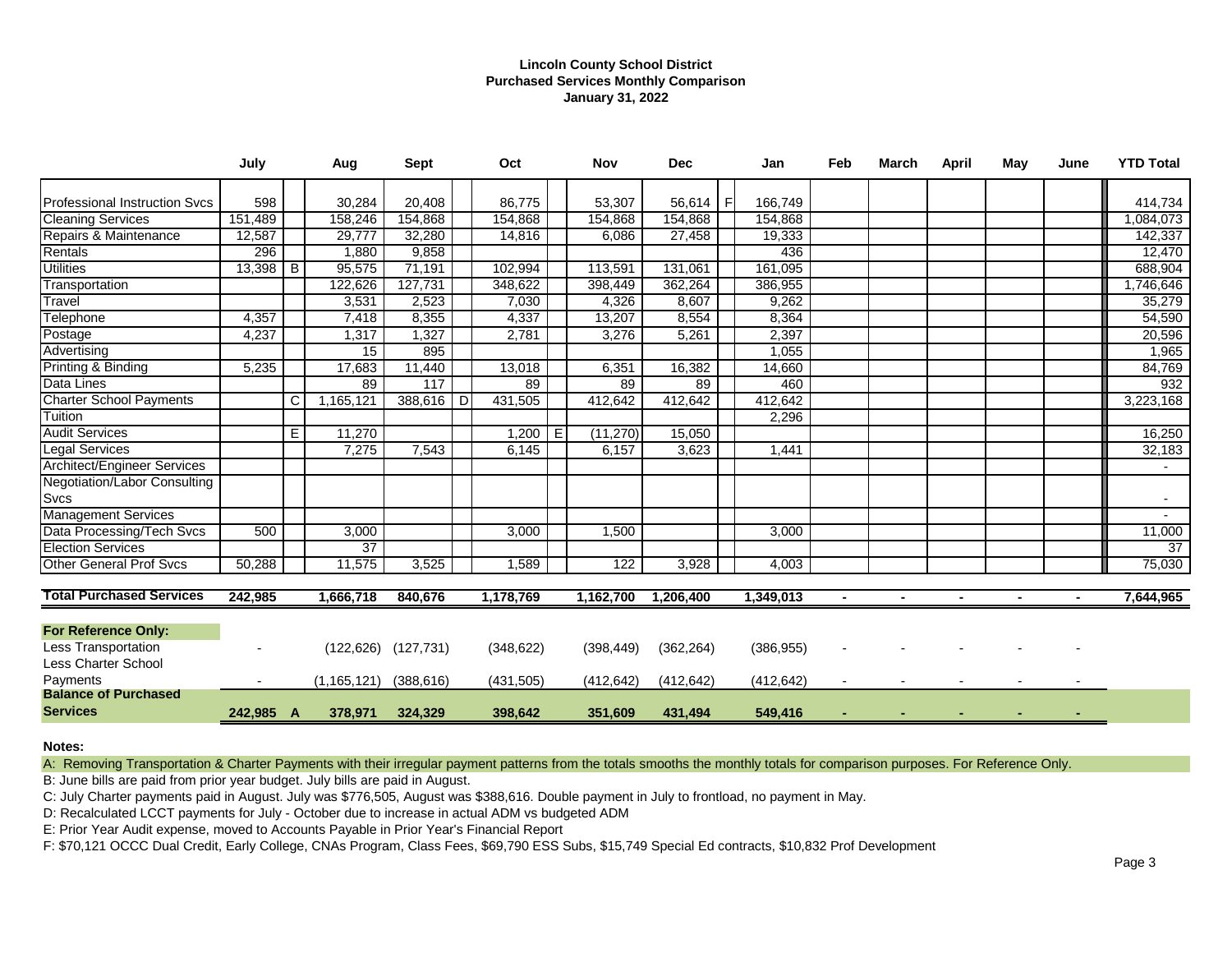|                                      | <b>Budget</b> | Encumb'd  | <b>YTD Actual</b> | Remaining  |                           |
|--------------------------------------|---------------|-----------|-------------------|------------|---------------------------|
| <b>Special Revenues &amp; Grants</b> |               |           |                   |            |                           |
| (200-285 & 900-994)                  |               |           |                   |            | Pre-School Promise        |
| Revenues:                            |               |           |                   |            | Revenues:                 |
| Local                                | 625,708       |           | 587,605           | 38,103     | <b>State</b>              |
| Intermediate                         |               |           |                   |            | Beg. Fund Balance         |
| State                                | 5,648,820     |           | 1,068,059         | 4,580,760  | <b>Total Revenues</b>     |
| Federal                              | 24,373,186    |           | 3,045,754         | 21,327,432 |                           |
| <b>Fund Tfrs/Asset Sales</b>         |               |           |                   | 914,012    | Expenditures:             |
| Beg. Fund Balance *                  | 914,012       |           | 1,160,133         | 30,401,593 | Instruction               |
| <b>Total Revenues</b>                | 31,561,726    |           | 5,861,551         | 25,700,175 | <b>Support Services</b>   |
|                                      |               |           |                   |            | Enterprise                |
| Expenditures:                        |               |           |                   |            | Facilities Acq & Co       |
| Instruction                          | 10,977,611    | 3,440,891 | 2,101,332         | 5,435,387  | <b>End Fund Balance</b>   |
| <b>Support Services</b>              | 7,156,191     | 1,832,081 | 2,087,262         | 3,236,848  | <b>Total Expenditures</b> |
| Enterprise                           | 873,889       | 89,869    | 106,027           | 677,993    | <b>Fund Balance</b>       |
| Facilities Acq & Const               | 7,831,878     | 1,718,353 | 1,585,100         | 4,528,424  |                           |
| End Fund Bal/Tfrs                    | 4,722,157     |           |                   | 4,722,157  |                           |
| <b>Total Expenditures</b>            | 31,561,726    | 7,081,194 | 5,879,722         | 18,600,810 | Student Investment /      |
| <b>Fund Balance</b>                  |               |           | (18, 171)         |            | Revenues:                 |
|                                      |               |           |                   |            | <b>State</b>              |
| Indigenous Peoples (286)             |               |           |                   |            | Beg. Fund Balance         |
| Revenues:                            |               |           |                   |            | <b>Total Revenues</b>     |
| Local                                |               |           |                   |            |                           |
| <b>Fund Tfrs/Asset Sales</b>         |               |           | 3,316             | (3,316)    | Expenditures:             |
| Beg. Fund Balance*                   |               |           |                   | 0          | Instruction               |
| <b>Total Revenues</b>                | $\pmb{0}$     | $\pmb{0}$ | 3,316             | (3, 316)   | <b>Support Services</b>   |
|                                      |               |           |                   |            | Enterprise                |
| Expenditures:                        |               |           |                   |            | Facilities Acq & Co       |
| Instruction                          |               |           |                   | 0          | <b>End Fund Balance</b>   |
| <b>Support Services</b>              |               |           |                   |            | <b>Total Expenditures</b> |
| <b>End Fund Balance</b>              |               |           |                   |            | <b>Fund Balance</b>       |
| <b>Total Expenditures</b>            | 0             | 0         | $\mathbf 0$       | 0          |                           |
| <b>Fund Balance</b>                  |               |           | 3,316             |            | Curriculum (290)          |
|                                      |               |           |                   |            | Revenues:                 |
|                                      |               |           |                   |            | Transfers                 |
| <b>Musical Instruments (287)</b>     |               |           |                   |            | Beg. Fund Balance         |
| Revenues:                            |               |           |                   |            | Total Revenues            |
| <b>Transfers</b>                     |               |           |                   |            |                           |
| Beg. Fund Balance*                   | 300,000       |           | 296,300           | 3,700      | Expenditures:             |
| <b>Total Revenues</b>                | 300,000       |           | 296,300           | 3,700      | Instruction               |
|                                      |               |           |                   |            | <b>Support Services</b>   |
| Expenditures:                        |               |           |                   |            | <b>End Fund Balance</b>   |
| Instruction                          | 300,000       | 16,251    | 113,278           | 170,471    | <b>Total Expenditures</b> |
| <b>Support Services</b>              |               | 4,255     | 3,580             | (7, 835)   | <b>Fund Balance</b>       |
| <b>End Fund Balance</b>              |               |           |                   |            |                           |
| <b>Total Expenditures</b>            | 300,000       | 20,506    | 116,858           | 162,636    |                           |
| <b>Fund Balance</b>                  |               |           | 179,442           |            |                           |
|                                      |               |           |                   |            |                           |

|                                                             | <b>Budget</b>  | Encumb'd       | <b>YTD Actual</b> | Remaining      |                                         | <b>Budget</b> | Encumb'd  | <b>YTD Actual</b> | Remaining |                                             | <b>Budget</b> | Encumb'd | <b>YTD Actual</b> | Remaining  |
|-------------------------------------------------------------|----------------|----------------|-------------------|----------------|-----------------------------------------|---------------|-----------|-------------------|-----------|---------------------------------------------|---------------|----------|-------------------|------------|
| <b>Special Revenues &amp; Grants</b><br>(200-285 & 900-994) |                |                |                   |                | Pre-School Promise (288)                |               |           |                   |           | Small Schools Grant (291) WHS & Toledo 7-12 |               |          |                   |            |
| Revenues:                                                   |                |                |                   |                | Revenues:                               |               |           |                   |           | Revenues:                                   |               |          |                   |            |
| Local                                                       | 625,708        |                | 587,605           | 38,103         | State                                   | 459,648       |           | 144,420           | 315,228   | Local                                       | 2,000         |          | 463               | 1,537      |
| Intermediate                                                |                |                |                   |                | Beg. Fund Balance*                      |               |           |                   |           | <b>State</b>                                | 71,623        |          |                   | 71,623     |
| State                                                       | 5,648,820      |                | 1,068,059         | 4,580,760      | <b>Total Revenues</b>                   | 459,648       |           | 144,420           | 315,228   | Beg. Fund Balance                           | 187,582       |          | 183,526           | 4,056      |
| Federal                                                     | 24,373,186     |                | 3,045,754         | 21,327,432     |                                         |               |           |                   |           | <b>Total Revenues</b>                       | 261,205       |          | 183,988           | 77,217     |
| <b>Fund Tfrs/Asset Sales</b>                                |                |                |                   | 914,012        | Expenditures:                           |               |           |                   |           |                                             |               |          |                   |            |
| Beg. Fund Balance                                           | 914,012        |                | 1,160,133         | 30,401,593     | Instruction                             | 406,875       | 181,707   | 153,619           | 71,549    | Expenditures:                               |               |          |                   |            |
| <b>Total Revenues</b>                                       | 31,561,726     |                | 5,861,551         | 25,700,175     | <b>Support Services</b>                 | 50,773        | 17,671    | 18,223            | 14,879    | Instruction                                 | 79,964        | 12,168   | 15,719            | 52,078     |
|                                                             |                |                |                   |                | Enterprise                              | 2,000         |           | 650               | 1,350     | <b>Support Services</b>                     | 107,618       |          | 1,924             | 105,694    |
| Expenditures:                                               |                |                |                   |                | Facilities Acq & Const                  |               |           |                   |           | Enterprise                                  |               |          |                   |            |
| Instruction                                                 | 10,977,611     | 3,440,891      | 2,101,332         | 5,435,387      | <b>End Fund Balance</b>                 |               |           |                   |           | Facilities Acq & Const                      |               |          |                   |            |
| <b>Support Services</b>                                     | 7,156,191      | 1,832,081      | 2,087,262         | 3,236,848      | <b>Total Expenditures</b>               | 459,648       | 199,378   | 172,492           | 87,778    | <b>End Fund Balance</b>                     | 73,623        |          |                   | 73,623     |
| Enterprise                                                  | 873,889        | 89,869         | 106,027           | 677,993        | <b>Fund Balance</b>                     |               |           | $(28,072)$ ***    |           | <b>Total Expenditures</b>                   | 261,205       | 12,168   | 17,642            | 231,395    |
| Facilities Acq & Const                                      | 7,831,878      | 1,718,353      | 1,585,100         | 4,528,424      |                                         |               |           |                   |           | <b>Fund Balance</b>                         |               |          | 166,346           |            |
| End Fund Bal/Tfrs                                           | 4,722,157      |                |                   | 4,722,157      |                                         |               |           |                   |           |                                             |               |          |                   |            |
| <b>Total Expenditures</b>                                   | 31,561,726     | 7,081,194      | 5,879,722         | 18,600,810     | <b>Student Investment Account (289)</b> |               |           |                   |           | <b>High School Success (292)</b>            |               |          |                   |            |
| <b>Fund Balance</b>                                         |                |                | $(18, 171)$ ***   |                | Revenues:                               |               |           |                   |           | Revenues:                                   |               |          |                   |            |
|                                                             |                |                |                   |                | State                                   | 4,559,479     |           | 235,598           | 4,323,881 | State                                       | 1,704,255     |          | 233,545           | 1,470,710  |
| <b>Indigenous Peoples (286)</b>                             |                |                |                   |                | Beg. Fund Balance*                      |               |           |                   |           | Beg. Fund Balance *                         |               |          |                   |            |
| Revenues:                                                   |                |                |                   |                | <b>Total Revenues</b>                   | 4,559,479     |           | 235,598           | 4,323,881 | <b>Total Revenues</b>                       | 1,704,255     |          | 233,545           | 1,470,710  |
| Local                                                       |                |                |                   |                |                                         |               |           |                   |           |                                             |               |          |                   |            |
| <b>Fund Tfrs/Asset Sales</b>                                |                |                | 3,316             | (3,316)        | Expenditures:                           |               |           |                   |           | Expenditures:                               |               |          |                   |            |
| Beg. Fund Balance'                                          |                |                |                   | 0              | Instruction                             | 1,850,227     | 662,799   | 665,927           | 521,501   | Instruction                                 | 881,596       | 177,021  | 457,982           | 246,593    |
| <b>Total Revenues</b>                                       | $\overline{0}$ | $\overline{0}$ | 3,316             | (3,316)        | <b>Support Services</b>                 | 2,709,253     | 1,004,271 | 929,174           | 775,808   | <b>Support Services</b>                     | 742,659       | 225,310  | 333,085           | 184,263    |
|                                                             |                |                |                   |                | Enterprise                              |               |           |                   |           | Enterprise                                  | 20,000        |          |                   | 20,000     |
| Expenditures:                                               |                |                |                   |                | Facilities Acq & Const                  |               |           |                   |           | Facilities Acq & Const                      | 60,000        |          | 1,619             | 58,381     |
| Instruction                                                 |                |                |                   | $\mathbf{0}$   | <b>End Fund Balance</b>                 |               |           |                   |           | <b>End Fund Balance</b>                     |               |          |                   |            |
| <b>Support Services</b>                                     |                |                |                   |                | <b>Total Expenditures</b>               | 4,559,479     | 1,667,070 | 1,595,101         | 1,297,308 | <b>Total Expenditures</b>                   | 1,704,255     | 402,331  | 792,686           | 509,237    |
| <b>End Fund Balance</b>                                     |                |                |                   |                | <b>Fund Balance</b>                     |               |           | $(1,359,503)$ *** |           | <b>Fund Balance</b>                         |               |          | $(559, 141)$ ***  |            |
| <b>Total Expenditures</b>                                   | $\overline{0}$ | $\Omega$       | $\mathbf 0$       | $\overline{0}$ |                                         |               |           |                   |           |                                             |               |          |                   |            |
| <b>Fund Balance</b>                                         |                |                | 3,316             |                | Curriculum (290)                        |               |           |                   |           | <b>Building Maintenance</b>                 |               |          |                   |            |
|                                                             |                |                |                   |                | Revenues:                               |               |           |                   |           | (293)                                       |               |          |                   |            |
|                                                             |                |                |                   |                | Transfers                               |               |           |                   |           | Revenues:                                   |               |          |                   |            |
| <b>Musical Instruments (287)</b>                            |                |                |                   |                | Beg. Fund Balance*                      | 600,000       |           | 900,000           | (300,000) | Local                                       | 705,000       |          | 6,591             | 698,409    |
| Revenues:                                                   |                |                |                   |                | <b>Total Revenues</b>                   | 600,000       |           | 900,000           | (300,000) | State                                       |               |          |                   |            |
| Transfers                                                   |                |                |                   |                |                                         |               |           |                   |           | Federal                                     |               |          |                   |            |
| Beg. Fund Balance*                                          | 300,000        |                | 296,300           | 3,700          | Expenditures:                           |               |           |                   |           | Fund Tfrs/Asset Sales                       |               |          |                   |            |
| <b>Total Revenues</b>                                       | 300,000        |                | 296,300           | 3,700          | Instruction                             | 600,000       |           |                   | 600,000   | Beg. Fund Balance *                         | 1,288,152     |          | 1,868,723         | (580, 571) |
|                                                             |                |                |                   |                | <b>Support Services</b>                 |               |           |                   |           | <b>Total Revenues</b>                       | 1,993,152     |          | 1,875,314         | 117,838    |
| Expenditures:                                               |                |                |                   |                | <b>End Fund Balance</b>                 |               |           |                   |           |                                             |               |          |                   |            |
| Instruction                                                 | 300,000        | 16,251         | 113,278           | 170,471        | <b>Total Expenditures</b>               | 600,000       |           |                   | 600,000   | Expenditures:                               |               |          |                   |            |
| <b>Support Services</b>                                     |                | 4,255          | 3,580             | (7, 835)       | <b>Fund Balance</b>                     |               |           | 900,000           |           | <b>Support Services</b>                     | 350,000       | 6,640    | 128,972           | 214,388    |
| <b>End Fund Balance</b>                                     |                |                |                   |                |                                         |               |           |                   |           | Enterprise                                  |               |          |                   |            |
| <b>Total Expenditures</b>                                   | 300,000        | 20,506         | 116,858           | 162,636        |                                         |               |           |                   |           | Facilities Acq & Const                      | 1,643,152     | 32,290   | 1,194,252         | 416,610    |
| <b>Fund Balance</b>                                         |                |                | 179,442           |                |                                         |               |           |                   |           | End Fund Bal/Tfrs                           |               |          |                   |            |
|                                                             |                |                |                   |                |                                         |               |           |                   |           | <b>Total Expenditures</b>                   | 1,993,152     | 38,930   | 1,323,224         | 630,999    |
|                                                             |                |                |                   |                |                                         |               |           |                   |           | <b>Fund Balance</b>                         |               |          | 552,091           |            |
|                                                             |                |                |                   |                |                                         |               |           |                   |           |                                             |               |          |                   |            |

 **\* Beginning Fund Balances are Audited**

 **\*\* Fund Balances do NOT include encumbered expenditures**

\*\*\* Reimbursement Basis Grants, revenue received after funds expended, negative or low fund balance is normal

# **LINCOLN COUNTY SCHOOL DISTRICT 2021-22 SPECIAL REVENUE FUNDS FINANCIAL STATEMENTS as of JANUARY 31, 2022 UNAUDITED**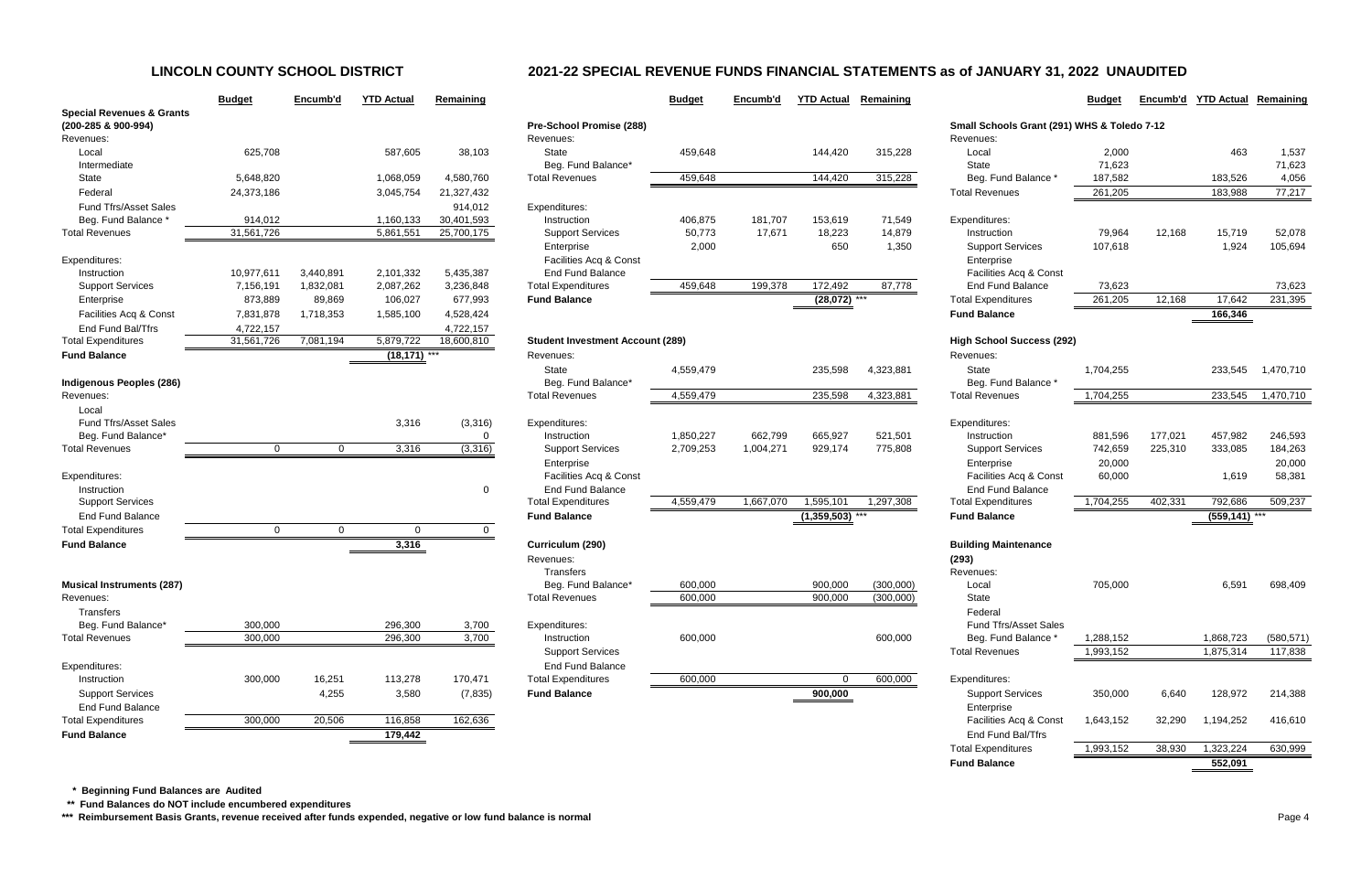# **LINCOLN COUNTY SCHOOL DISTRICT 2021-22 SPECIAL REVENUE FUNDS FINANCIAL STATEMENTS as of JANUARY 31, 2022 UNAUDITED**

|                                                    | <b>Budget</b>        | Encumb'd  | <b>YTD Actual</b>          | Remaining             |                                                   | <b>Budget</b>        | Encumb'd | <b>YTD Actual</b>    | Remaining               |                                                | <b>Budget</b> | Encumb'd | <b>YTD Actual Remaining</b> |             |
|----------------------------------------------------|----------------------|-----------|----------------------------|-----------------------|---------------------------------------------------|----------------------|----------|----------------------|-------------------------|------------------------------------------------|---------------|----------|-----------------------------|-------------|
| Food Services (294)                                |                      |           |                            |                       | <b>Vehicle Replacement (299)</b>                  |                      |          |                      |                         | <b>Future Property Purchases Reserve (420)</b> |               |          |                             |             |
| Revenues:                                          |                      |           |                            |                       | Revenues:                                         |                      |          |                      |                         | Revenues:                                      |               |          |                             |             |
| Local                                              | 135,050              |           | 45,304                     | 89,746                | Local                                             | 83,000               |          | 269                  | 82,731                  | Local                                          |               |          |                             |             |
| State                                              | 120,000              |           | 27,105                     | 92,895                | Sale of Assets                                    |                      |          | 14,200               | (14,200)                | <b>Fund Tfrs/Asset Sales</b>                   | -5            |          |                             | 5           |
| Federal                                            | 4,559,937            |           | 978,194                    | 3,581,743             | Beg. Fund Balance                                 | 93,115               |          | 111,820              | (18, 705)               | Beg. Fund Balance                              |               |          |                             |             |
| Beg. Fund Balance                                  | 800,000              |           | 1,138,448                  | (338, 448)            | <b>Total Revenues</b>                             | 176,115              |          | 126,289              | 49,826                  | <b>Total Revenues</b>                          | 5             |          |                             | $5^{\circ}$ |
| <b>Total Revenues</b>                              | 5,614,987            |           | 2,189,051                  | 3,425,936             |                                                   |                      |          |                      |                         |                                                |               |          |                             |             |
|                                                    |                      |           |                            |                       | Expenditures:                                     |                      |          |                      |                         | Expenditures:                                  |               |          |                             |             |
| Expenditures:                                      |                      |           |                            |                       | <b>Support Services</b>                           | 176,115              |          | 37,798               | 138,317                 | Facilities Acq & Const                         | -5            |          |                             |             |
| <b>Support Services</b>                            | 107,181              | 40,484    | 62,493                     | 4,203                 | <b>End Fund Balance</b>                           |                      |          |                      |                         | <b>End Fund Balance</b>                        |               |          |                             |             |
| Enterprise                                         | 4,857,806            | 3,138,204 | 1,008,653                  | 710,949               | <b>Total Expenditures</b>                         | 176,115              |          | 37,798               | 138,317                 | <b>Total Expenditures</b>                      | -5            |          |                             | -5          |
| Facilities Acq & Const                             | 400,000              |           |                            | 400,000               | <b>Fund Balance</b>                               |                      |          | 88,491               |                         | <b>Fund Balance</b>                            |               |          |                             |             |
| <b>End Fund Balance</b>                            | 250,000              |           |                            | 250,000               |                                                   |                      |          |                      |                         |                                                |               |          |                             |             |
| <b>Total Expenditures</b>                          | 5,614,987            | 3,178,689 | 1,071,146                  | 1,365,152             |                                                   |                      |          |                      |                         |                                                |               |          |                             |             |
| <b>Fund Balance</b>                                |                      |           | 1,117,905                  | ***                   | PERS Bonds Debt Service (320)                     |                      |          |                      |                         | <b>Dental/Vision Self Insurance (610)</b>      |               |          |                             |             |
|                                                    |                      |           |                            |                       | Revenues:                                         |                      |          |                      |                         | Revenues:                                      |               |          |                             |             |
| <b>Student Activities (295)</b>                    |                      |           |                            |                       | Local                                             | 6,473,996            |          | 2,788,046            | 3,685,950               | Local                                          | 951,000       |          | 426,315                     | 524,685     |
| Revenues:                                          |                      |           |                            |                       | Beg. Fund Balance *                               | 9,471,819            |          | 9,256,643            | 215,176                 | Beg. Fund Balance *                            | 805,800       |          | 929,070                     | (123, 270)  |
| Local                                              | 1,300,000            |           | 336,114                    | 963,886               | <b>Total Revenues</b>                             | 15,945,815           |          | 12,044,689           | 3,901,126               | <b>Total Revenues</b>                          | 1,756,800     |          | 1,355,386                   | 401,414     |
| Beg. Fund Balance                                  | 737,000              |           | 1,039,356                  | (302, 356)            |                                                   |                      |          |                      |                         |                                                |               |          |                             |             |
| <b>Total Revenues</b>                              | 2,037,000            |           | 1,375,470                  | 661,530               | Expenditures:                                     |                      |          |                      |                         | Expenditures:                                  |               |          |                             |             |
|                                                    |                      |           |                            |                       | <b>Debt Service</b>                               | 5,566,885            |          | 775,943              | 4,790,942               | <b>Support Services</b>                        | 1,114,530     |          | 443,284                     | 671,246     |
| Expenditures:                                      |                      |           |                            |                       | <b>End Fund Balance</b>                           | 10,378,930           |          |                      | 10,378,930              | <b>End Fund Balance</b>                        | 642,270       |          |                             | 642,270     |
| Instruction                                        | 1,232,000            | 32,226    | 427,003                    | 772,771               | <b>Total Expenditures</b>                         | 15,945,815           |          | 775,943              | 15,169,872              | <b>Total Expenditures</b>                      | 1,756,800     |          | 443,284                     | 1,313,516   |
| <b>Support Services</b>                            | 85,000               | 94        | 4,127                      | 80,779                | <b>Fund Balance</b>                               |                      |          | 11,268,746           |                         | <b>Fund Balance</b>                            |               |          | 912,102                     |             |
| Enterprise                                         | 20000                |           | 31,604                     | (11,604)              |                                                   |                      |          |                      |                         |                                                |               |          |                             |             |
| <b>End Fund Balance</b>                            | 700,000              |           |                            | 700,000               |                                                   |                      |          |                      |                         |                                                |               |          |                             |             |
| <b>Total Expenditures</b>                          | 2,037,000            | 32,320    | 462,734                    | 1,541,946             |                                                   |                      |          |                      |                         |                                                |               |          |                             |             |
| <b>Fund Balance</b>                                |                      |           | 912,736                    |                       | GO Bonds Debt Service (330 & 331)                 |                      |          |                      |                         | <b>District Medical Group HRA (620)</b>        |               |          |                             |             |
|                                                    |                      |           |                            |                       | Revenues:                                         |                      |          |                      |                         | Revenues:                                      |               |          |                             |             |
| <b>Outdoor School for All (296)</b>                |                      |           |                            |                       | Local                                             | 5,946,430            |          | 5,509,748            | 436,682                 | Local                                          | 766,500       |          | 324,440                     | 442,060     |
| Revenues:                                          |                      |           |                            |                       | Intermediate Sources                              | 1,435,955            |          | 10,023               | 1,425,932               | Beg. Fund Balance                              | 1,095,565     |          | 1,091,573                   | 3,992       |
| State                                              | 147,533              |           |                            | 147,533               | Beg. Fund Balance *                               |                      |          | 1,775,707            | (1,775,707)             | <b>Total Revenues</b>                          | 1,862,065     |          | 1,416,013                   | 446,052     |
| <b>Total Revenues</b>                              | 147,533              |           | $\mathbf 0$                | 147,533               | <b>Total Revenues</b>                             | 7,382,385            |          | 7,295,478            | 86,907                  |                                                |               |          |                             |             |
|                                                    |                      |           |                            |                       |                                                   |                      |          |                      |                         | Expenditures:                                  |               |          |                             |             |
| Expenditures:                                      |                      |           |                            |                       | Expenditures:                                     |                      |          |                      |                         | <b>Support Services</b>                        | 583,400       | 23,945   | 160,970                     | 398,485     |
| Instruction                                        | 147,533              | 56,700    | 24,335                     | 66,498                | <b>Debt Service</b>                               | 6,053,353            |          | 725,600              | 5,327,753               | End Fund Balance                               | 1,278,665     |          |                             | 1,278,665   |
| <b>Support Services</b>                            |                      |           |                            |                       | End Fund Balance                                  | 1,329,032            |          |                      | 1,329,032               | <b>Total Expenditures</b>                      | 1,862,065     | 23,945   | 160,970                     | 1,677,150   |
| <b>Total Expenditures</b>                          | 147,533              | 56,700    | 24,335                     | 66,498                | <b>Total Expenditures</b>                         | 7,382,385            |          | 725,600              | 6,656,785               | <b>Fund Balance</b>                            |               |          | 1,255,043                   |             |
| <b>Fund Balance</b>                                |                      |           | $(24, 335)$ <sup>***</sup> |                       | <b>Fund Balance</b>                               |                      |          | 6,569,878            |                         |                                                |               |          |                             |             |
|                                                    |                      |           |                            |                       |                                                   |                      |          |                      |                         |                                                |               |          |                             |             |
| Technology (298)                                   |                      |           |                            |                       | <b>Capital Construction Fund (405)</b>            |                      |          |                      |                         |                                                |               |          |                             |             |
| Revenues:                                          | 500,095              |           |                            |                       | Revenues:                                         |                      |          |                      |                         |                                                |               |          |                             |             |
| Local<br>Local - Tech Fees                         |                      |           | 81,385                     | 418,710               | Local                                             | 490,000              |          | 320,669              | 169,331                 |                                                |               |          |                             |             |
| Transfers                                          |                      |           | 26,305                     | (26, 305)<br>0        | Beg. Fund Balance *<br><b>Total Revenues</b>      | 720,000<br>1,210,000 |          | 982,243<br>1,302,912 | (262, 243)<br>(92, 912) |                                                |               |          |                             |             |
|                                                    |                      |           |                            |                       |                                                   |                      |          |                      |                         |                                                |               |          |                             |             |
| Beg. Fund Balance*<br><b>Total Revenues</b>        | 841,675<br>1,341,770 |           | 964,836<br>1,072,527       | (123, 161)<br>269,244 | Expenditures:                                     |                      |          |                      |                         |                                                |               |          |                             |             |
|                                                    |                      |           |                            |                       |                                                   |                      |          |                      |                         |                                                |               |          |                             |             |
|                                                    |                      |           |                            |                       | <b>Support Services</b><br>Facilities Acq & Const |                      |          | 35,359               | 1,168,395               |                                                |               |          |                             |             |
| Expenditures:<br>Instruction                       | 52,500               |           |                            | 52,500                | <b>End Fund Balance</b>                           | 1,210,000            | 6,245    |                      |                         |                                                |               |          |                             |             |
|                                                    |                      |           |                            |                       |                                                   |                      |          |                      |                         |                                                |               |          |                             |             |
|                                                    |                      |           |                            |                       |                                                   |                      |          |                      |                         |                                                |               |          |                             |             |
| <b>Support Services</b><br><b>End Fund Balance</b> | 852,680<br>436,590   | 107,300   | 291,785                    | 453,595<br>436,590    | <b>Total Expenditures</b><br><b>Fund Balance</b>  | 1,210,000            | 6,245    | 35,359<br>1,267,553  | 1,168,395               |                                                |               |          |                             |             |

|                                     | <b>Budget</b> | Encumb'd  | <b>YTD Actual</b> | Remaining  |                                               | <b>Budget</b> | Encumb'd | <b>YTD Actual</b> | Remaining   |
|-------------------------------------|---------------|-----------|-------------------|------------|-----------------------------------------------|---------------|----------|-------------------|-------------|
| Food Services (294)<br>Revenues:    |               |           |                   |            | <b>Vehicle Replacement (299)</b><br>Revenues: |               |          |                   |             |
| Local                               | 135,050       |           | 45,304            | 89,746     | Local                                         | 83,000        |          | 269               | 82,731      |
| State                               | 120,000       |           | 27,105            | 92,895     | Sale of Assets                                | 0             |          | 14,200            | (14,200)    |
| Federal                             | 4,559,937     |           | 978,194           | 3,581,743  | Beg. Fund Balance *                           | 93,115        |          | 111,820           | (18, 705)   |
| Beg. Fund Balance *                 | 800,000       |           | 1,138,448         | (338, 448) | <b>Total Revenues</b>                         | 176,115       |          | 126,289           | 49,826      |
| <b>Total Revenues</b>               | 5,614,987     |           | 2,189,051         | 3,425,936  |                                               |               |          |                   |             |
|                                     |               |           |                   |            | Expenditures:                                 |               |          |                   |             |
| Expenditures:                       |               |           |                   |            | <b>Support Services</b>                       | 176,115       |          | 37,798            | 138,317     |
| <b>Support Services</b>             | 107,181       | 40,484    | 62,493            | 4,203      | <b>End Fund Balance</b>                       |               |          |                   |             |
| Enterprise                          | 4,857,806     | 3,138,204 | 1,008,653         | 710,949    | <b>Total Expenditures</b>                     | 176,115       |          | 37,798            | 138,317     |
| Facilities Acq & Const              | 400,000       |           |                   | 400,000    | <b>Fund Balance</b>                           |               |          | 88,491            |             |
| <b>End Fund Balance</b>             | 250,000       |           |                   | 250,000    |                                               |               |          |                   |             |
| <b>Total Expenditures</b>           | 5,614,987     | 3,178,689 | 1,071,146         | 1,365,152  |                                               |               |          |                   |             |
| <b>Fund Balance</b>                 |               |           | 1,117,905         |            | PERS Bonds Debt Service (320)                 |               |          |                   |             |
|                                     |               |           |                   |            | Revenues:                                     |               |          |                   |             |
| <b>Student Activities (295)</b>     |               |           |                   |            | Local                                         | 6,473,996     |          | 2,788,046         | 3,685,950   |
| Revenues:                           |               |           |                   |            | Beg. Fund Balance *                           | 9,471,819     |          | 9,256,643         | 215,176     |
| Local                               | 1,300,000     |           | 336,114           | 963,886    | <b>Total Revenues</b>                         | 15,945,815    |          | 12,044,689        | 3,901,126   |
| Beg. Fund Balance *                 | 737,000       |           | 1,039,356         | (302, 356) |                                               |               |          |                   |             |
| <b>Total Revenues</b>               | 2,037,000     |           | 1,375,470         | 661,530    | Expenditures:                                 |               |          |                   |             |
|                                     |               |           |                   |            | <b>Debt Service</b>                           | 5,566,885     |          | 775,943           | 4,790,942   |
| Expenditures:                       |               |           |                   |            | <b>End Fund Balance</b>                       | 10,378,930    |          |                   | 10,378,930  |
| Instruction                         | 1,232,000     | 32,226    | 427,003           | 772,771    | <b>Total Expenditures</b>                     | 15,945,815    |          | 775,943           | 15,169,872  |
| <b>Support Services</b>             | 85,000        | 94        | 4,127             | 80,779     | <b>Fund Balance</b>                           |               |          | 11,268,746        |             |
| Enterprise                          | 20000         |           | 31,604            | (11,604)   |                                               |               |          |                   |             |
| <b>End Fund Balance</b>             | 700,000       |           |                   | 700,000    |                                               |               |          |                   |             |
| <b>Total Expenditures</b>           | 2,037,000     | 32,320    | 462,734           | 1,541,946  |                                               |               |          |                   |             |
| <b>Fund Balance</b>                 |               |           | 912,736           |            | GO Bonds Debt Service (330 & 331)             |               |          |                   |             |
|                                     |               |           |                   |            | Revenues:                                     |               |          |                   |             |
| <b>Outdoor School for All (296)</b> |               |           |                   |            | Local                                         | 5,946,430     |          | 5,509,748         | 436,682     |
| Revenues:                           |               |           |                   |            | Intermediate Sources                          | 1,435,955     |          | 10,023            | 1,425,932   |
| <b>State</b>                        | 147,533       |           |                   | 147,533    | Beg. Fund Balance *                           |               |          | 1,775,707         | (1,775,707) |
| <b>Total Revenues</b>               | 147,533       |           | 0                 | 147,533    | <b>Total Revenues</b>                         | 7,382,385     |          | 7,295,478         | 86,907      |
| Expenditures:                       |               |           |                   |            | Expenditures:                                 |               |          |                   |             |
| Instruction                         | 147,533       | 56,700    | 24,335            | 66,498     | <b>Debt Service</b>                           | 6,053,353     |          | 725,600           | 5,327,753   |
| <b>Support Services</b>             |               |           |                   |            | <b>End Fund Balance</b>                       | 1,329,032     |          |                   | 1,329,032   |
| <b>Total Expenditures</b>           | 147,533       | 56,700    | 24,335            | 66,498     | <b>Total Expenditures</b>                     | 7,382,385     |          | 725,600           | 6,656,785   |
| <b>Fund Balance</b>                 |               |           | $(24, 335)$ ***   |            | <b>Fund Balance</b>                           |               |          | 6,569,878         |             |
|                                     |               |           |                   |            |                                               |               |          |                   |             |
| Technology (298)                    |               |           |                   |            | <b>Capital Construction Fund (405)</b>        |               |          |                   |             |
| Revenues:                           |               |           |                   |            | Revenues:                                     |               |          |                   |             |
| Local                               | 500,095       |           | 81,385            | 418,710    | Local                                         | 490,000       |          | 320,669           | 169,331     |
| Local - Tech Fees                   |               |           | 26,305            | (26, 305)  | Beg. Fund Balance *                           | 720,000       |          | 982,243           | (262, 243)  |
| Transfers                           |               |           |                   | 0          | <b>Total Revenues</b>                         | 1,210,000     |          | 1,302,912         | (92, 912)   |
| Beg. Fund Balance*                  | 841,675       |           | 964,836           | (123, 161) |                                               |               |          |                   |             |
| <b>Total Revenues</b>               | 1,341,770     |           | 1,072,527         | 269,244    | Expenditures:                                 |               |          |                   |             |
|                                     |               |           |                   |            | <b>Support Services</b>                       |               |          |                   |             |
| Expenditures:                       |               |           |                   |            | Facilities Acq & Const                        | 1,210,000     | 6,245    | 35,359            | 1,168,395   |
| Instruction                         | 52,500        |           |                   | 52,500     | <b>End Fund Balance</b>                       |               |          |                   |             |
| <b>Support Services</b>             | 852,680       | 107,300   | 291,785           | 453,595    | <b>Total Expenditures</b>                     | 1,210,000     | 6,245    | 35,359            | 1,168,395   |
| End Fund Balance                    | 436,590       |           |                   | 436,590    | <b>Fund Balance</b>                           |               |          | 1,267,553         |             |
| <b>Total Expenditures</b>           | 1,341,770     | 107,300   | 291,785           | 942,685    |                                               |               |          |                   |             |
| <b>Fund Balance</b>                 |               |           | 780,742           |            |                                               |               |          |                   |             |

 **\* Beginning Fund Balances are Audited**

 **\*\* Fund Balances do NOT include encumbered expenditures**

**\*\*\* Reimbursement Basis Grants, revenue received after funds expended, negative or low fund balance is normal** Page 5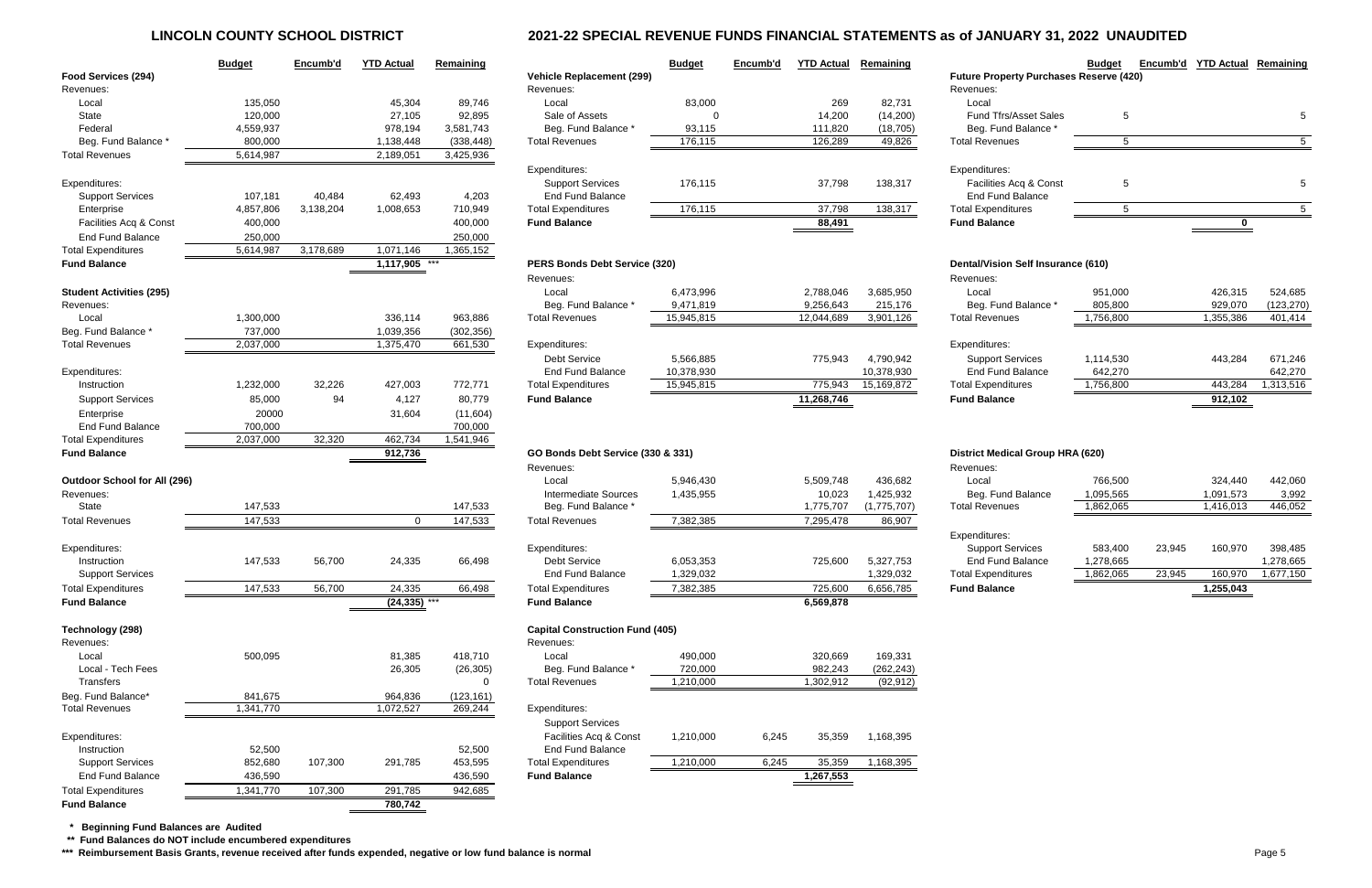## **LINCOLN COUNTY SCHOOL DISTRICT Bills & Claims Over \$5,000 2021-2022 Fiscal Year January 2022**

| Date      | Payee                                 | <b>Description</b>                             | Amount     |
|-----------|---------------------------------------|------------------------------------------------|------------|
| 1/4/2022  | <b>PACIFIC POWER</b>                  | <b>UTILITIES</b>                               | 17,139.36  |
| 1/7/2022  | <b>APPLE INC.</b>                     | <b>SPED IPADS</b>                              | 17,640.00  |
| 1/7/2022  | <b>BEARCOM WIRELESS WORLDWIDE</b>     | <b>HANDHELD RADIOS &amp; BATTERIES</b>         | 6,630.35   |
| 1/7/2022  | <b>CARPET ONE FLOOR &amp; HOME</b>    | TILE & BASE - TAHS                             | 7,598.00   |
| 1/7/2022  | <b>CARSON OIL COMPANY, INC</b>        | <b>BUS &amp; HEATING FUEL</b>                  | 39,347.81  |
| 1/7/2022  | <b>CDW GOVERNMENT, INC.</b>           | <b>PROJECTORS</b>                              | 53,190.96  |
| 1/7/2022  | CEDAR CREEK QUARRIES, INC             | <b>CRUSHED ROCK - YVE</b>                      | 7,360.42   |
| 1/7/2022  | DIGITAL RIVER, INC.                   | <b>ANTIVIRUS SOFTWARE</b>                      | 8,985.00   |
| 1/7/2022  | LINCOLN GLASS CO., INC                | <b>ECC ADDITION DOORS</b>                      | 10,061.16  |
| 1/7/2022  | NORTHWEST TEXTBOOK DEPOSITORY         | <b>MATH TEXTBOOKS &amp; SOFTWARE</b>           | 5,295.14   |
| 1/7/2022  | <b>NW WELDING</b>                     | <b>WELDING WATER TANKS - TAHS, WHS</b>         | 11,500.00  |
| 1/7/2022  | <b>OREGON CABINETS</b>                | <b>ECC ADDITION CABINETS &amp; COUNTERTOPS</b> | 16,509.00  |
| 1/7/2022  | OREGON COAST COMMUNITY COLLEGE        | COURSE FEES, CNA, WELDING, DUAL CREDIT         | 229,991.00 |
| 1/7/2022  | SODEXO, INC & AFFILIATES (CUST)       | <b>MONTHLY CONTRACT SERVICES</b>               | 154,867.62 |
| 1/7/2022  | <b>SOLUTIONS YES</b>                  | <b>COPIER SERVICES</b>                         | 5,079.39   |
| 1/14/2022 | <b>CARSON OIL COMPANY, INC</b>        | <b>HEATING FUEL</b>                            | 13,537.20  |
| 1/14/2022 | <b>ESS WEST, LLC</b>                  | <b>SUBSTITUTES</b>                             | 11,534.58  |
| 1/14/2022 | FIRST STUDENT, INC.                   | <b>TRANSPORTATION</b>                          | 399,441.34 |
| 1/14/2022 | SODEXO, INC & AFFILIATES (CUST)       | <b>ADDITIONAL CUSTODIAL - COVID</b>            | 14,992.07  |
| 1/14/2022 | <b>VARSITY TUTORS FOR SCHOOLS LLC</b> | <b>SPECIAL ED TUTORS</b>                       | 8,400.00   |
| 1/21/2022 | <b>AVID CENTER</b>                    | PROFESSIONAL DEVELOPMENT                       | 12,499.00  |
| 1/21/2022 | <b>COASTAL REFRIGERATION AND AIR</b>  | <b>WALK IN FREEZER - OLE</b>                   | 19,950.00  |
| 1/21/2022 | <b>COMMUNITY SERVICES CONSORTIUM</b>  | 2021-22 SSF PAYMENTS                           | 26,742.63  |
| 1/21/2022 | <b>DSL BUILDERS, LLC</b>              | <b>YVE GYM</b>                                 | 352,900.30 |
| 1/21/2022 | <b>EDUPOINT EDUCATIONAL SYSTEMS</b>   | <b>SIS MTSS SOFTWARE MODULE</b>                | 13,660.92  |
| 1/21/2022 | <b>ESS WEST, LLC</b>                  | <b>SUBSTITUTES</b>                             | 55,624.96  |
| 1/21/2022 | OREGON COAST COMMUNITY COLLEGE        | <b>GROW YOUR OWN GRANT TUITION FEES</b>        | 11,921.89  |
| 1/21/2022 | SILETZ VALLEY CHARTER SCHOOL          | <b>2021-22 SSF PAYMENTS</b>                    | 164,489.13 |
| 1/21/2022 | SODEXO, INC & AFFILIATES (CAFE)       | <b>MONTHLY CONTRACT SERVICES</b>               | 151,830.46 |
| 1/21/2022 | <b>TIGARD MUSIC</b>                   | <b>INSTRUMENTS &amp; SUPPLIES</b>              | 11,909.40  |
| 1/21/2022 | WEST MUSIC COMPANY, INC.              | <b>INSTRUMENTS &amp; SUPPLIES</b>              | 14,368.01  |
| 1/21/2022 | <b>WOOZ FLOORING</b>                  | TILE & BASE - TAHS, ECC                        | 9,954.00   |
| 1/27/2022 | <b>NORTHWEST NATURAL</b>              | <b>UTILITIES</b>                               | 27,343.37  |
| 1/28/2022 | <b>CARSON OIL COMPANY, INC</b>        | <b>BUS &amp; HEATING FUEL</b>                  | 17,004.80  |
| 1/28/2022 | <b>CURRICULUM ASSOCIATES, INC RMT</b> | MATH CURRICULUM & PROF DEVELOPMENT             | 67,618.75  |
| 1/28/2022 | <b>DEERE &amp; COMPANY</b>            | UTILITY TRACTOR/MOWER                          | 17,472.00  |
| 1/28/2022 | <b>EDDYVILLE CHARTER SCHOOL</b>       | <b>ESSER II REIMBURSEMENT</b>                  | 16,926.40  |
| 1/28/2022 | <b>JCC CONSTRUCTION, LLC</b>          | <b>YVE GYM SITE PREP</b>                       | 12,292.00  |
| 1/28/2022 | <b>ROAD &amp; DRIVEWAY CO</b>         | <b>ROCK &amp; ROLLER - NHS GRANDSTAND</b>      | 8,416.95   |
| 1/28/2022 | SODEXO, INC & AFFILIATES (CUST)       | <b>ADDITIONAL CUSTODIAL - COVID</b>            | 14,506.73  |
| 1/31/2022 | <b>AMAZON</b>                         | <b>SUPPLIES</b>                                | 25,822.68  |
| 1/31/2022 | <b>CENTRAL LINCOLN PUD</b>            | UTILITIES                                      | 39,428.82  |
| 1/31/2022 | <b>CENTURYLINK</b>                    | <b>UTILITIES</b>                               | 8,326.31   |
| 1/31/2022 | <b>CITY OF NEWPORT</b>                | UTILITIES                                      | 8,255.48   |
| 1/31/2022 | <b>CITY OF TOLEDO</b>                 | UTILITIES                                      | 9,195.03   |
| 1/31/2022 | <b>THOMPSON SANITARY SERVICE</b>      | UTILITIES                                      | 6,902.22   |